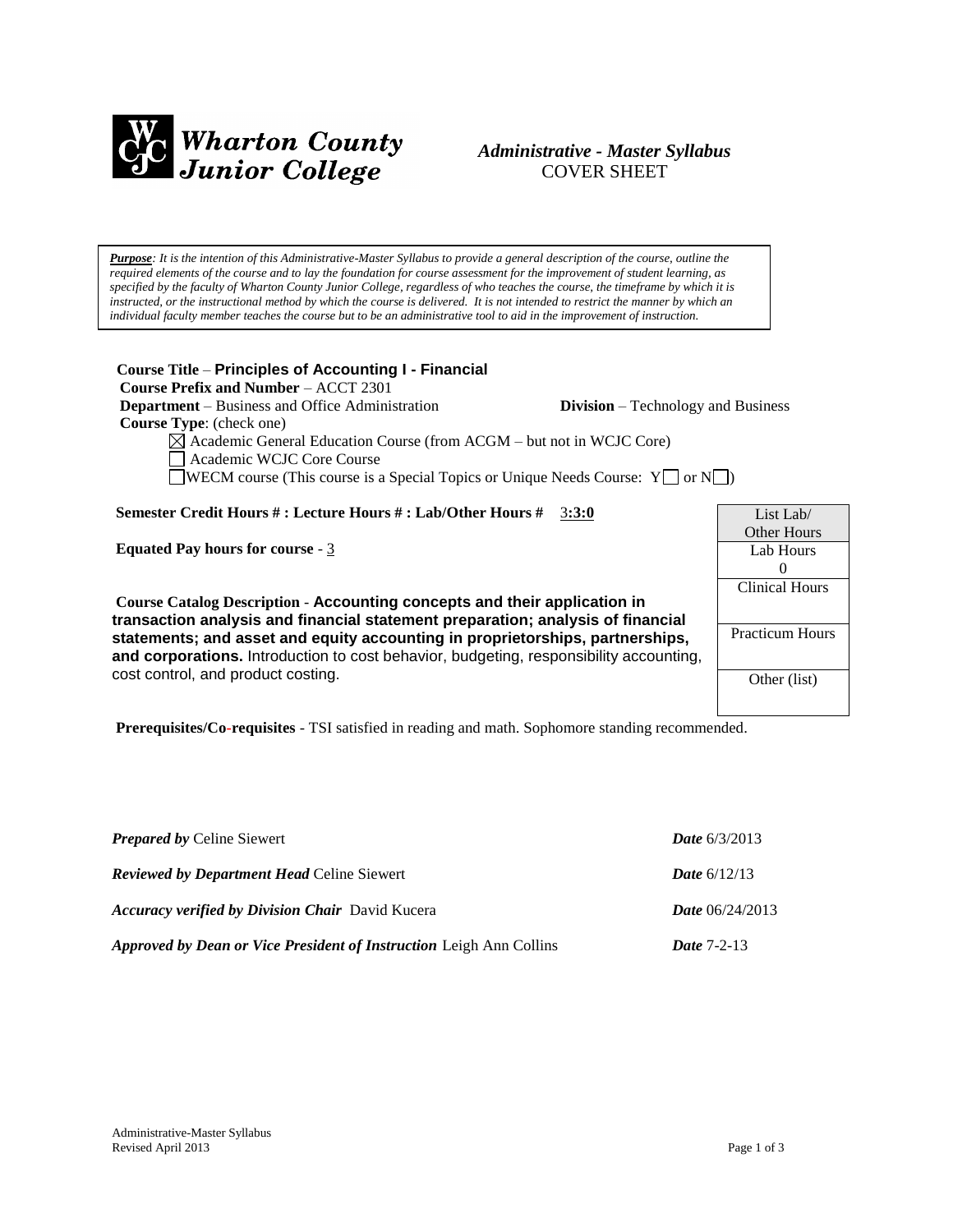

**I. Topical Outline** – Each offering of this course must include the following topics (be sure to include information regarding lab, practicum, clinical or other non-lecture instruction):

- Describe the nature of a business, the role of accounting, and ethics in business.
- State the accounting equation and define each element of the equation.
- **EXECRIPE 4** Describe and illustrate how business transactions can be recorded in terms of the resulting change in the elements of the accounting equation.
- **•** Describe the financial statements of a sole proprietorship and explain how they interrelate.
- Describe the characteristics of a chart and a chart of accounts.
- **•** Describe and illustrate the journalizing and posting of transactions to accounts.
- Journalize entries for accounts requiring adjustment.
- **Prepare financial statements from adjusted account balances.**
- Describe the accounting cycle.
- Describe and illustrate the basic accounting systems.
- Distinguish between the activities and financial statements of service and merchandising businesses.
- **•** Determine the cost of inventory under the perpetual inventory system, using the FIFO, LIFO, and average cost methods.
- **•** Compare and contrast the use of the three inventory costing methods.
- **•** Describe the Sarbanes-Oxley Act of 2002 and its impact on internal controls and financial reporting.
- Describe and illustrate the use of a bank reconciliation in controlling cash.
- Describe the accounting for uncollectible receivables and notes receivable.
- Compute depreciation, using the following methods: straight-line method, units-of-production method, and double-declining-balance method.
- **•** Describe and illustrate current liabilities related to accounts payable, current portion of long-term debt, and notes payable.
- **•** Describe and illustrate the characteristics of stock, classes of stock, and entries for issuing stock.
- Describe and illustrate the financial statements of a corporation, including reporting of stockholders' equity.
- **•** Describe and illustrate the financial statements of a partnership and related accounting entries.

#### **II. Course Learning Outcomes**

| <b>Learning Outcomes</b><br>Upon successful completion of this course,<br>students will:                                                                                                                                                                                           | <b>Methods of Assessment</b>                                          |
|------------------------------------------------------------------------------------------------------------------------------------------------------------------------------------------------------------------------------------------------------------------------------------|-----------------------------------------------------------------------|
| Students will demonstrate knowledge of<br>accounting concepts and their application in<br>transaction analysis and financial statement<br>preparation; analysis of financial statements; and<br>asset and equity accounting in proprietorships,<br>partnerships, and corporations. | <b>Unit Tests</b><br>Homework assignments<br>Daily Work<br>Final exam |